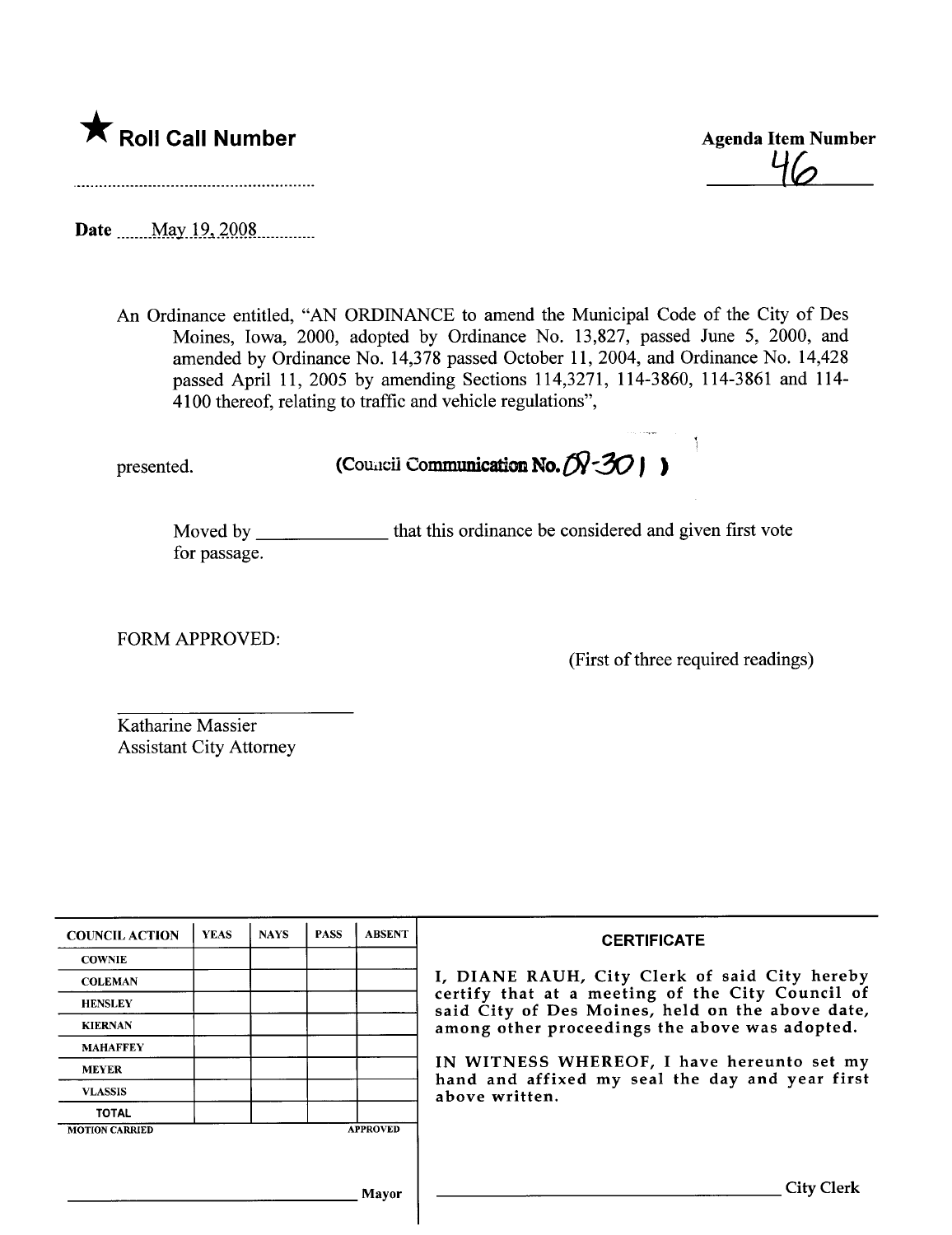AN ORDINANCE to amend the Municipal Code of the City of Des Moines, Iowa, 2000, adopted by Ordinance No. 13,827, passed June 5, 2000, and amended by Ordinance No. 14,378 passed October 11, 2004, and Ordinance No. 14,428 passed April 11, 2005 by amending Sections 114,3271, 114-3860, 114-3861 and 114-4100 thereof, relating to traffic and vehicle regulations.

Be It Ordained by the City Council of the City of Des Moines, Iowa:

Section 1. That the Municipal Code of the City of Des Moines,

Iowa, 2000, adopted by Ordinance No. 13,827, passed June 5, 2000,

and amended by Ordinance No. 14,378 passed October 11, 2004 and

Ordinance No. 14,428 passed April 11, 2005 is hereby amended by

amending Sections 114-3271, 114-3860, 114-3861 and 114-4100

relating to traffic and vehicle regulations, as follows:

## Sec. 114-3271. East Grand Avenue--East Sixth Street to Pennsylvania Avenue.

East Grand Avenue, on the south side, from East Sixth Street to a point 320 feet east thereof, no parking any time.

East Grand Avenue, on the south side, from a point 320 feet east of East Sixth Street to a point 115 feet east thereof, loading zone.

East Grand Avenue, on the south side, from a point 435 feet east of East Sixth Street to Pennsylvania Avenue, no parking any time.

East Grand Avenue, on the north side, from East Sixth Street to Pennsylvania Avenue, no parking 7:00 a.m. to 9:00 a.m.

East Grand Avenue, on the north side, from Pennsylvania Avenue to a point 96 feet west thereof, no parking any time.

East Grand Avenue, on the north side, from a point 190 feet west of Pennsylvania Avenue to a point 25 feet west thereof, commercial loading zone.

East Grand Avenue, on the north side, from a point 60 feet east of East Sixth Street to a point 30 feet east thereof, no parking any time.

East Grand Avenue, on the north side, from a point 90 feet east of East Sixth Street to a point 20 feet east thereof, loading zone.

#### Sec. 114-3860. Second Avenue--Walnut Street to Locust Street.

Second Avenue, on the west side, from Walnut Street to Locust Street, four-hour meters, 9:00 a.m. to 4:00 p.m.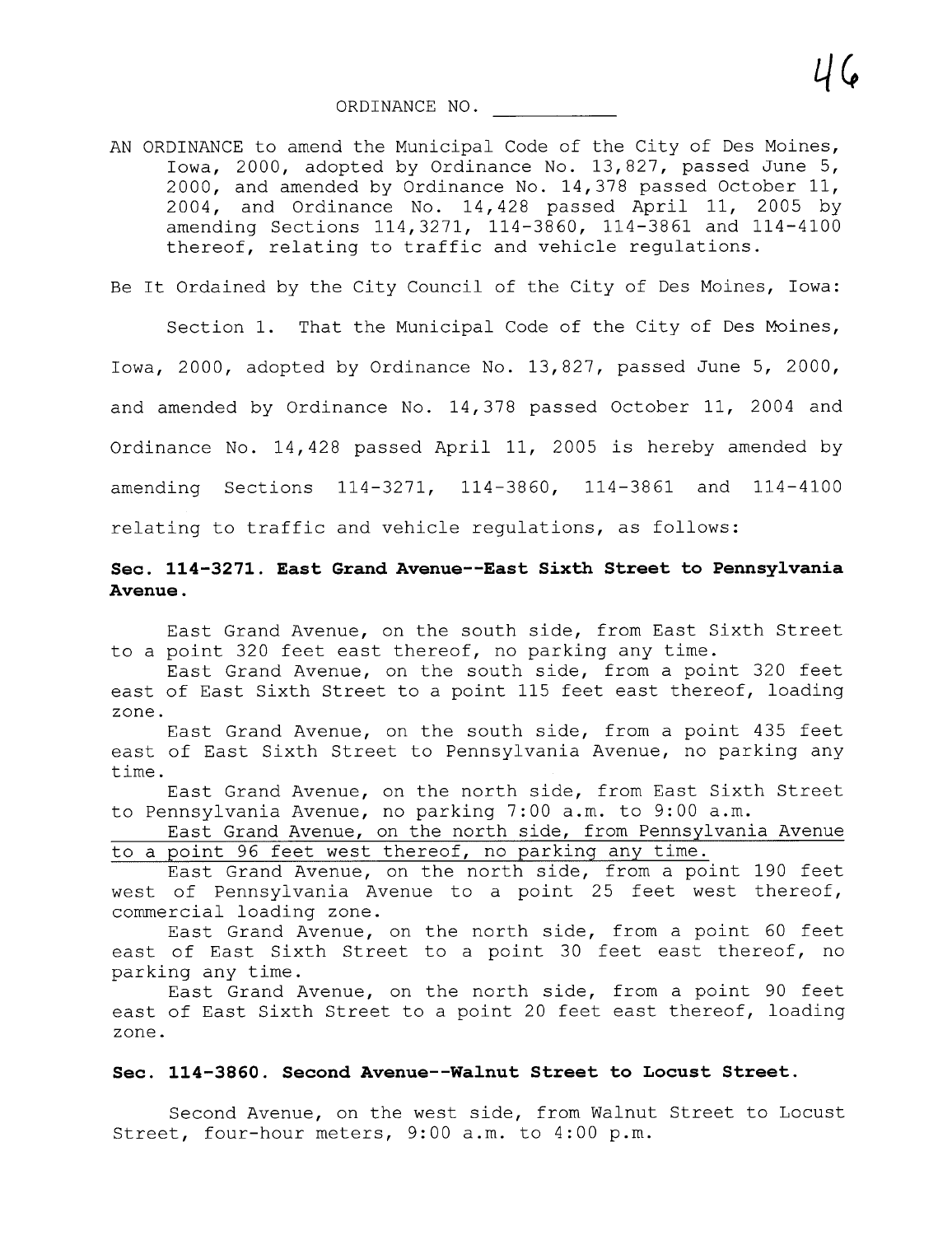Second Avenue, on the west side, parking meter 2-300, fourhour meter, 8:00 a.m. to 6:00 p.m., is designated a handicapped parking space and is subject to the same prohibition as are found in subsection 114-616(a) of this chapter.

Second Avenue, on the east side, from a point 25 feet north of Walnut to a point 75 feet south of Locust Street, four-hour meters, 9:00 a.m. to 4:00 p.m.

Second Avenue, on the east side, parking meter 2-301, fourhour meter, 8:00 a.m. to 6:00 p.m., is designated a handicapped parking space and is subject to the same prohibitions as are found in subsection 114-616 (a) of this chapter.

#### Sec. 114-3861. Second Avenue--Vine Street to Court Avenue.

Second Avenue, on the east side, from Vine Street to Court Avenue two-hour meters, 8:00 a.m. to 6:00 p.m.

Second Avenue, on the east side, parking meters 2-101 and 2- 119, two-hour meters, 8:00 a.m. to 6:00 p.m. are designated as handicapped parking spaces and are subject to the same prohibitions as are found in subsection 114-616 (a) of this chapter.

Second Avenue, on the west side, from Court Avenue to a point 120 feet south thereof, two-hour meters, 8:00 a.m. to 6:00 p.m.

Second Avenue, on the west side, from a point 320 feet south of Court Avenue to Vine Street, two-hour meters, 8: 00 a. m. to 6: 00 p.m.

### Sec. 114-4100. East Grand Avenue--East Sixth Street to Pennsylvania Avenue.

East Grand Avenue, on the north side, from East Sixth Street to a point 60 feet east thereof, four-hour meters, 9: 00 a.m. to 6:00 p.m.

East Grand Avenue, on the north side, from a point 110 feet east of East Sixth Street to a point 250 feet east thereof, fourhour meters, 9:00 a.m. to 6:00 p.m.

East Grand Avenue, on the north side, from a point 96 feet west of Pennsylvania Avenue to a point  $\frac{19094}{1000}$  feet west thereof, four-hour meters, 9:00 a.m. to 6:00 p.m.

East Grand Avenue, on the south side, parking meter EG-600 is designated a ten-hour meter, 8:00 a.m. to 6:00 p.m., and is designated a handicapped parking space and is subject to the same prohibitions as is found in section 114-616 (a) of this Code.

Sec. 2. This ordinance shall be in full force and effect from

and after its passage and publication as provided by law.

FORM APPROVED:

Katharine Massier Assistant City Attorney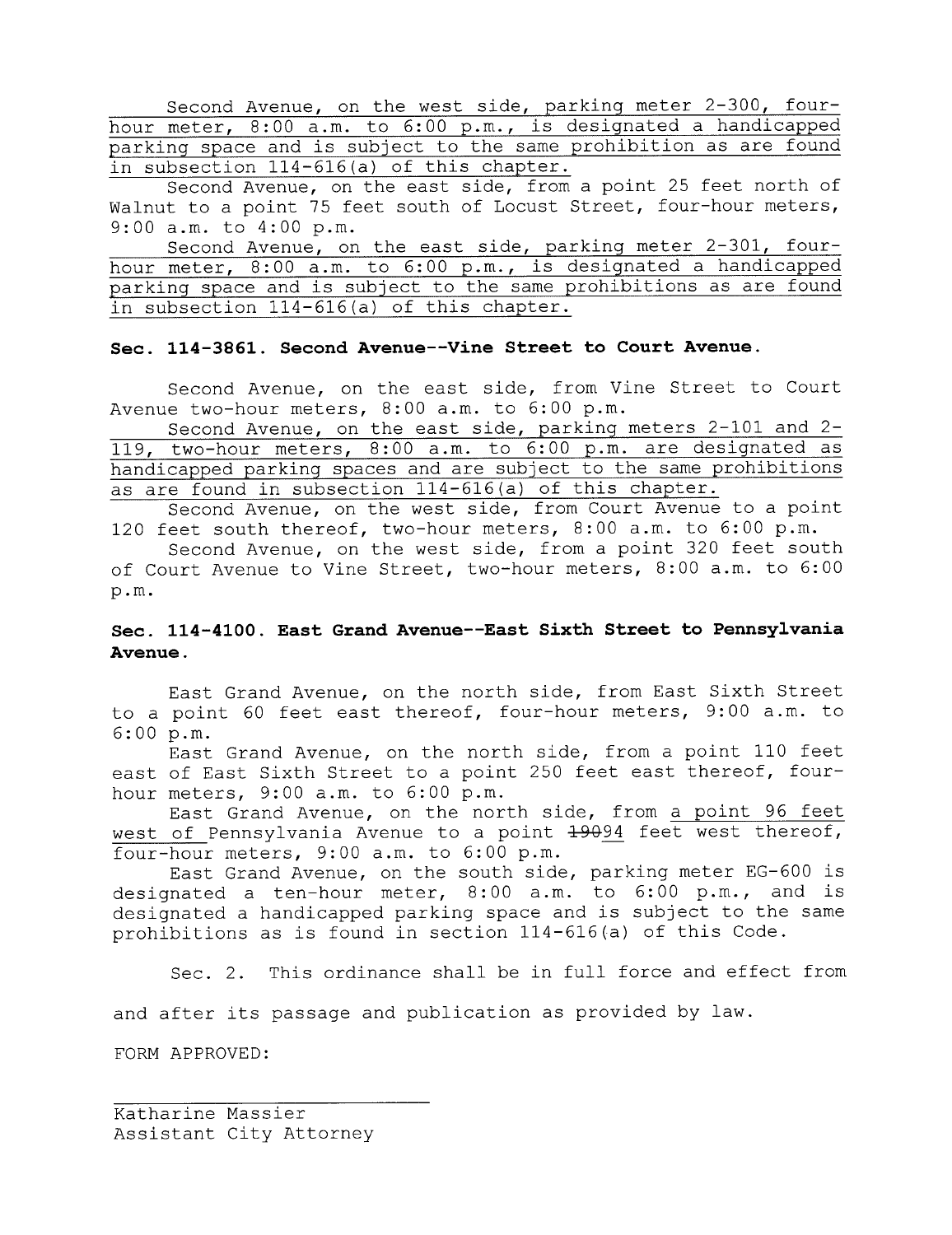